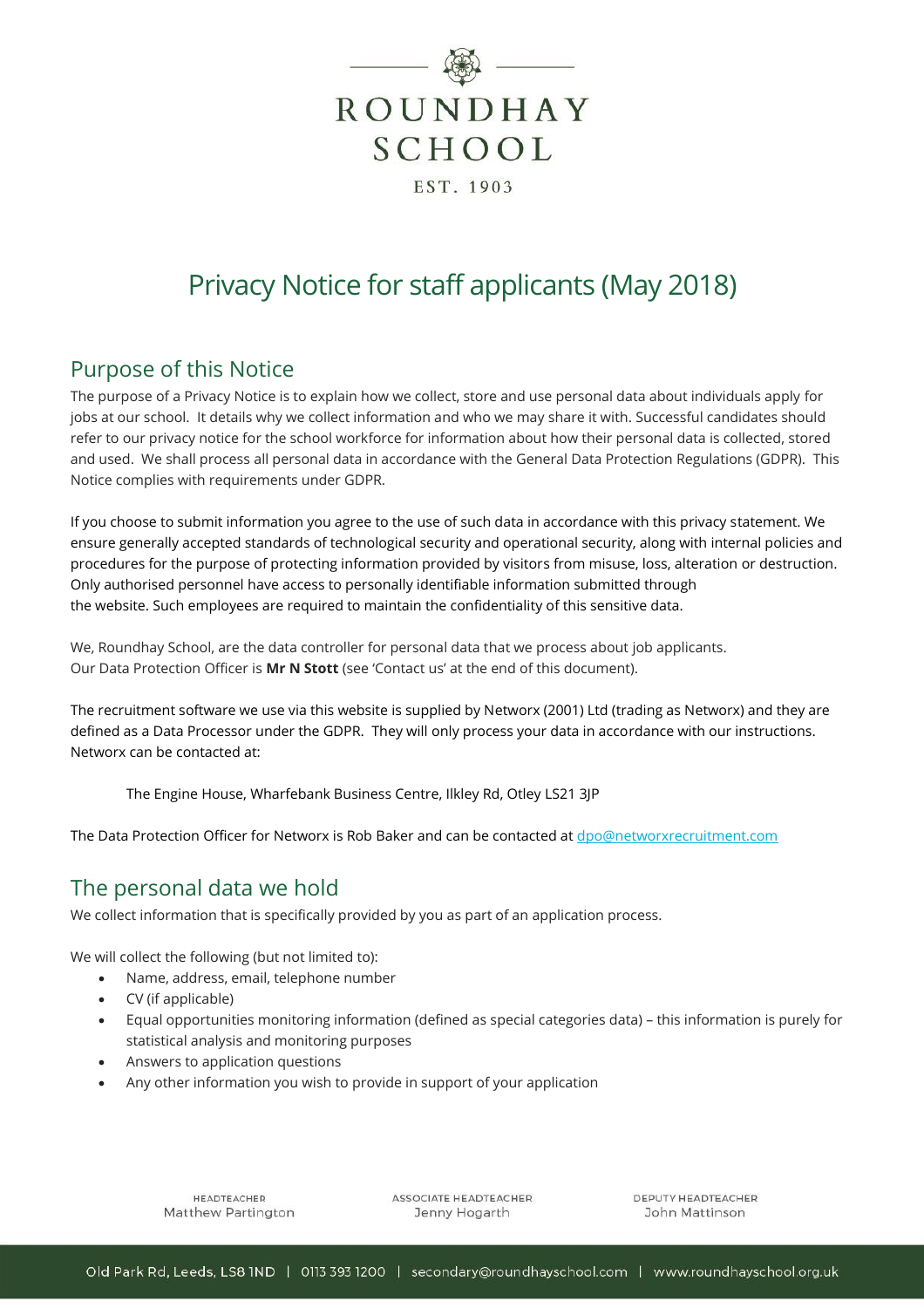# Why we use this personal data

Details you provide in this application:

- Will be used to deal with your application
- Will be used for communication with you regarding the vacancy
- Will be used to satisfy legal requirements
- Will be used for statistical analysis
- Will be held and may be used to contact you about other vacancies

# Our legal basis for using this data

We only collect and use personal information about you when the law allows us to. Most commonly, we use it where we need to:

- Comply with a legal obligation
- Carry out a task in the public interest

Less commonly, we may also use personal information about you where:

- You have given us consent to use it in a certain way
- We have legitimate interests in processing the data

We collect and process the data under General Data Protection Regulation (GDPR) (Regulation (EU) 2016/679), Article 6 (1) (e), 'public task', and Article 6 (1) (f), legitimate interests.

The processing of special categories of personal data is covered by General Data Protection Regulation (GDPR) (Regulation (EU) 2016/679), Article 9 (2) (j)

By agreeing to this privacy statement, you are allowing us to form a contract that will mean we can use your details and information presented so that we can assess your suitability for employment with us and carry out our statistical analysis.

### Storing data

The data you provide will be made available to us and our processors. It may be held on our computer systems and downloaded by us. We will store your application data for 7 months. After this period, it will be fully anonymised.

### Auto-decline

We use some automated screening tools as part of this application process. The answers you provide to one or more of the questions (excluding any special categories/equal opportunity questions) may result in your application being automatically declined. This technology is used to help us manage the high volume of applications we receive and can assure applicants the same outcome would occur if we manually reviewed your application. The reason for the decline will be made available to you in your candidate account.

### Background checks

If you are successful through the application stage, as part of our pre-employment checks, we will perform a number of background checks. These are carried out by us, Roundhay School.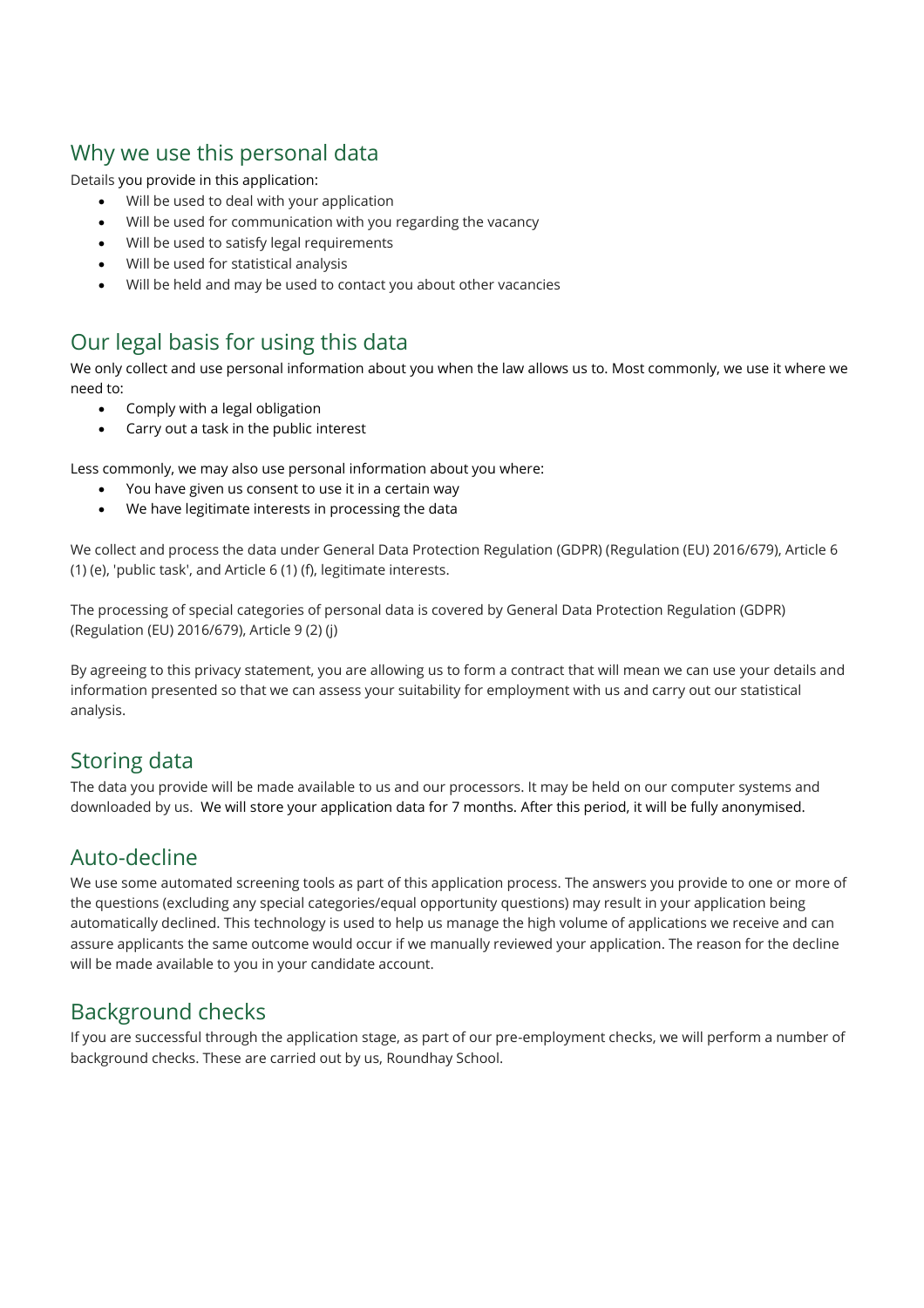# CV parsing

We use CV Parsing as part of our application process. It will automatically populate answers to questions based on content within your CV. You have the ability to edit all answers and you must check they are correct before submission.

### Document signing

We use DocuSign for digitally signed documents. You may be required to sign a contract, offer and/or other documents if you are successful. You will not have to create an account with them and we only pass on the minimum amount of data required to allow them to carry out their operations.

Please click the link to view their privacy policy[: https://www.docusign.co.uk/company/privacy-policy](https://www.docusign.co.uk/company/privacy-policy)

#### References

Our recruitment process requires that we contact the referees provided by you as part of our checks to ascertain suitability of employment. The content of the reference will not be shared without the referee's permission.

#### Tableau reports

We collect your data for statistical analysis or to extract it as part of a successful employee process in to our HR/Payroll system.

### Your rights regarding personal data

We are dedicated to providing reasonable access to visitors who wish to review the personal information retained when they apply via our website site and correct any inaccuracies it may contain. If you choose to register, you may access your profile, correct and update your details, or withdraw your details at any time. To do this, you can access your personal profile by using the secure login. In all cases we will treat requests to access information or change information in accordance with applicable legal requirements.

You have the following rights in relation to the way in which we deal with your personal data:

- the right of erasure or to be forgotten
- the right to rectification if information is inaccurate or out of date
- the right of data portability (to obtain and reuse your personal data)
- the right to object to networx and the controller and processors handling of your personal data
- the right to withdraw your consent with regards to the handling of your personal data
- you have the right to ask for a copy of the information we hold about you (Subject Access Request)
- you have the right to lodge a complaint with a supervisory authority the ICO

Within your candidate account, you can also use the Download Data feature to generate an XML file of the current data we hold on you that you have provided and/or have access to within the account.

Where you exercise your right to object or withdraw your consent we may process your personal data without your knowledge or consent where we are permitted or required by law or regulatory requirements to do so. In such a case, we will not process more personal data than is required under the circumstances.